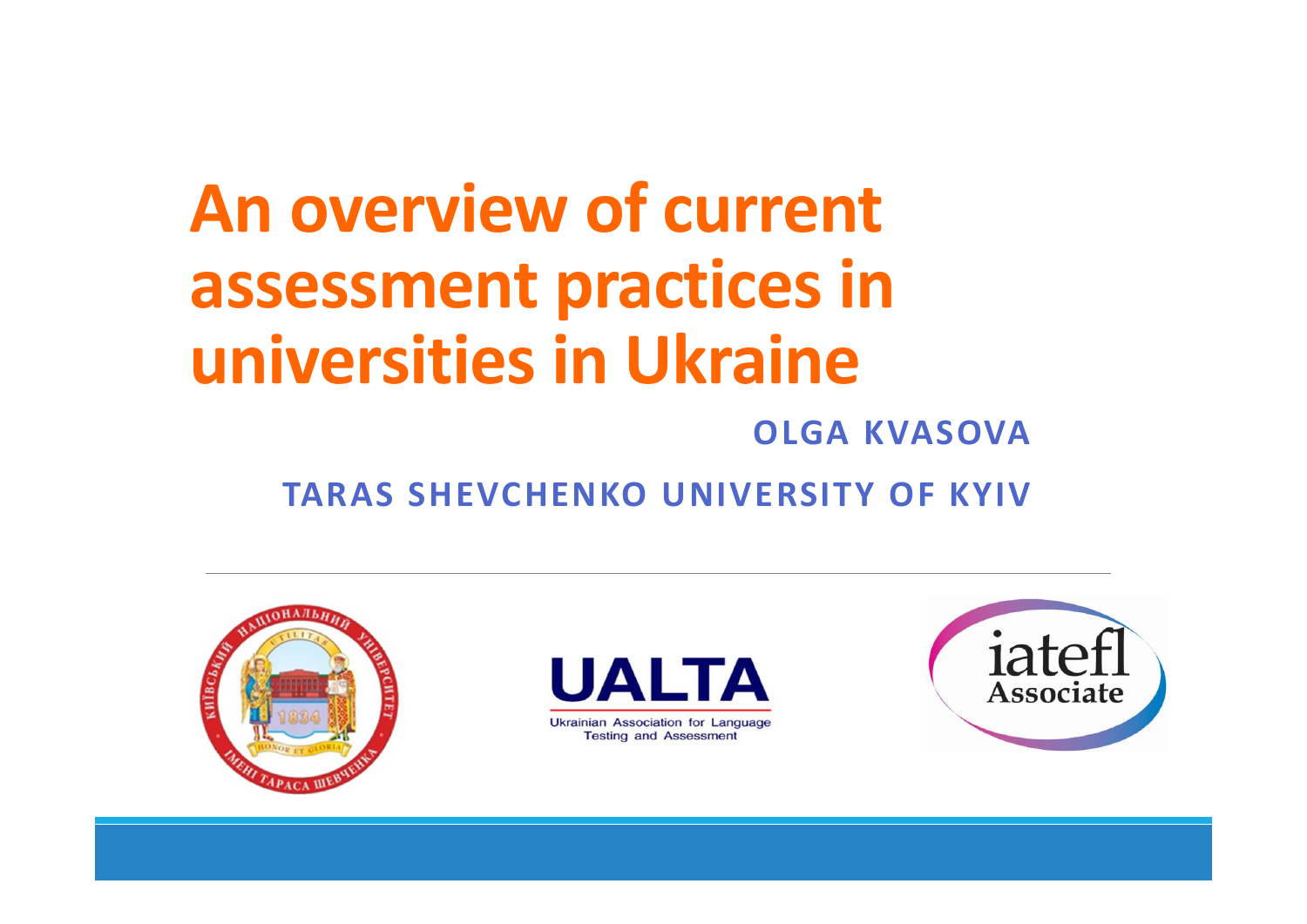### **Assessment landscape in UA HE**

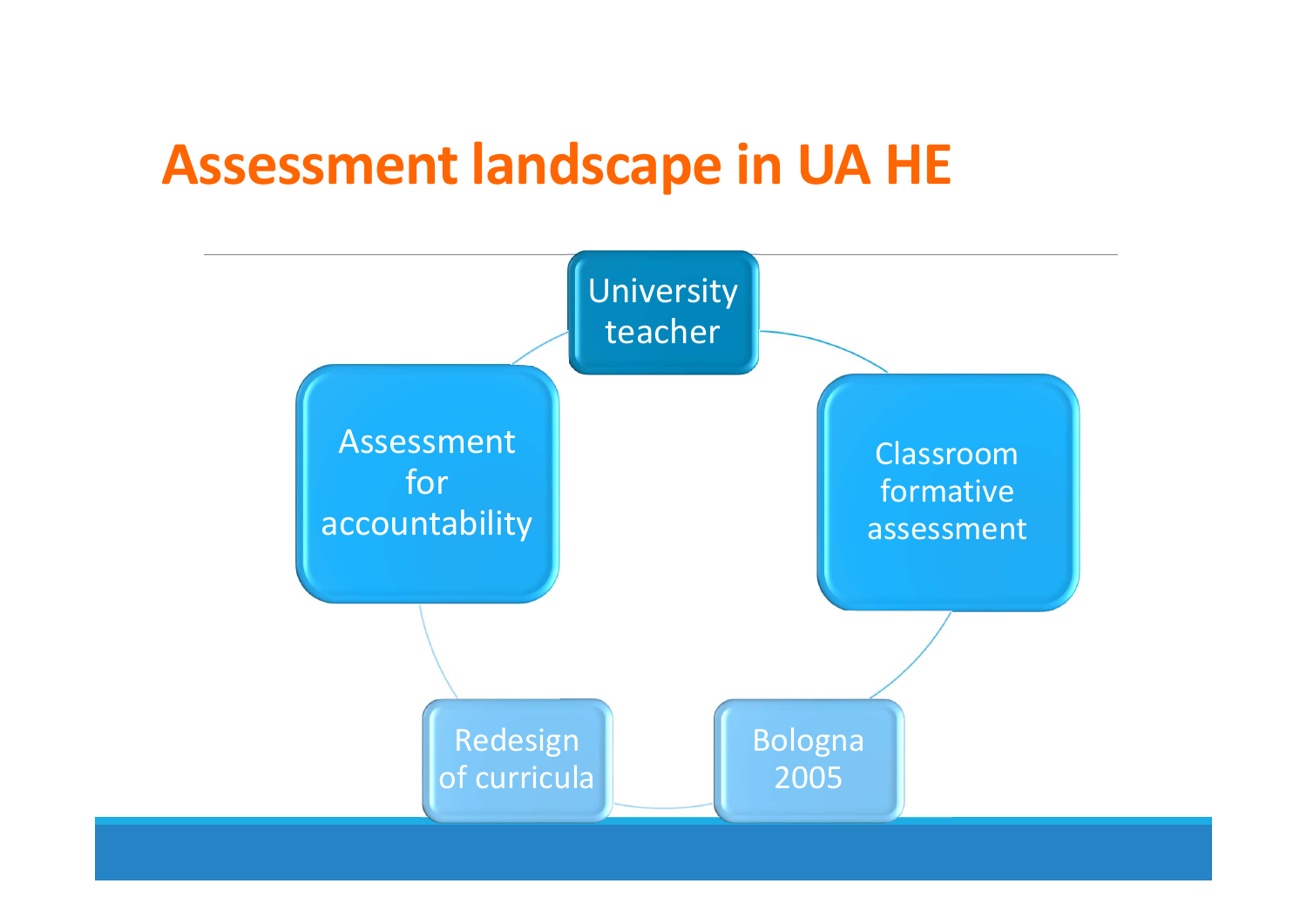### **Surveying teachers' assessment literacy**

2010. Survey of *Assessment literacy of foreign language teachers in Europe* (Vogt et al. 2008) replicated;

2013. Survey of Ukrainian University teachers' assessment **literacy** 

2017. Survey of Ukrainian University teachers' assessment literacy (UALTA vs non‐UALTA)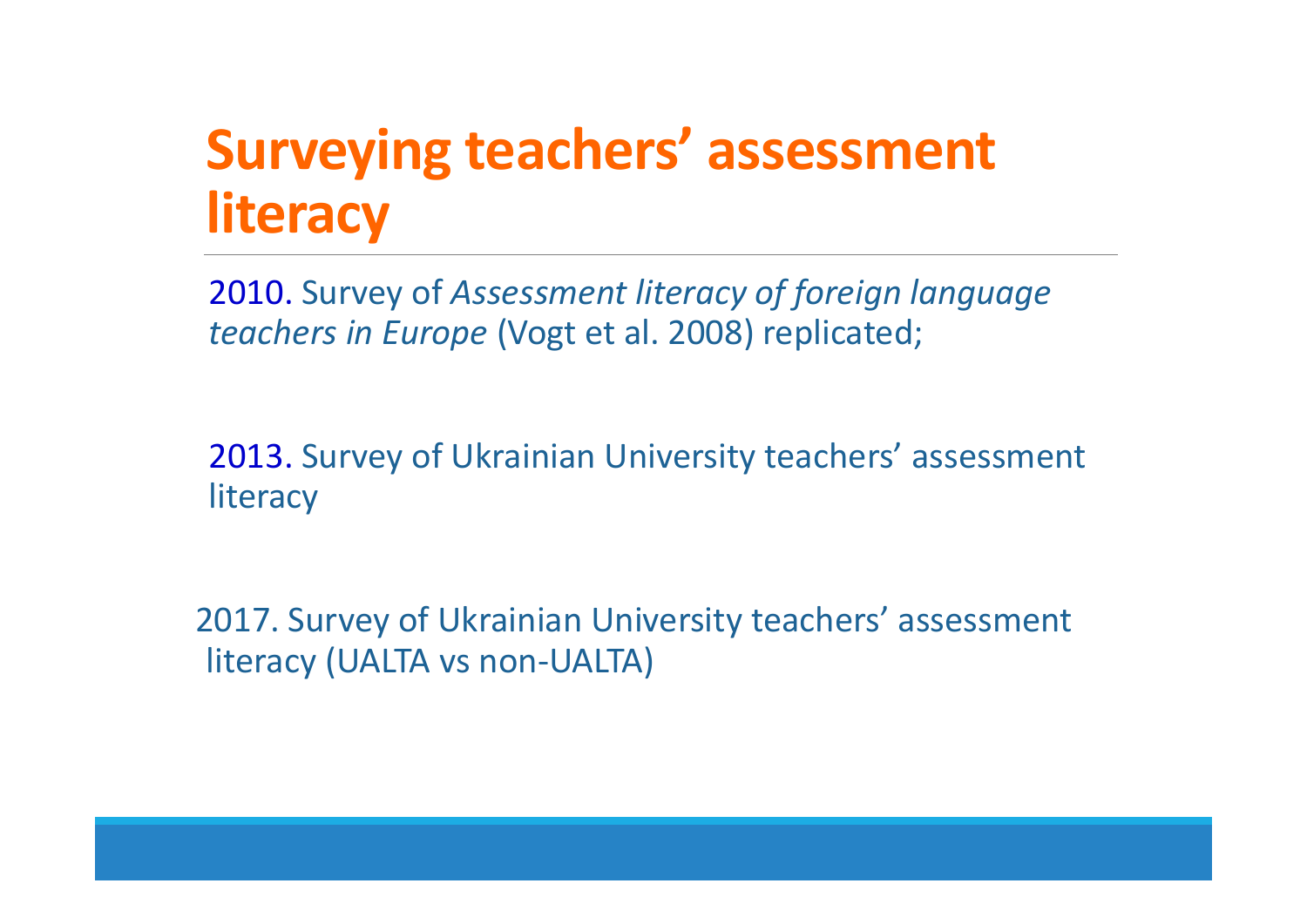### **Typical assessment practices (2013)**

### **Formative assessment**

homework assignments (88%)

written work (essays, reports, etc.) (83%)

observation of individual, pair and group work (69%)

oral presentations (66%),

**self‐made vocabulary and grammar tests/quizzes (64%).**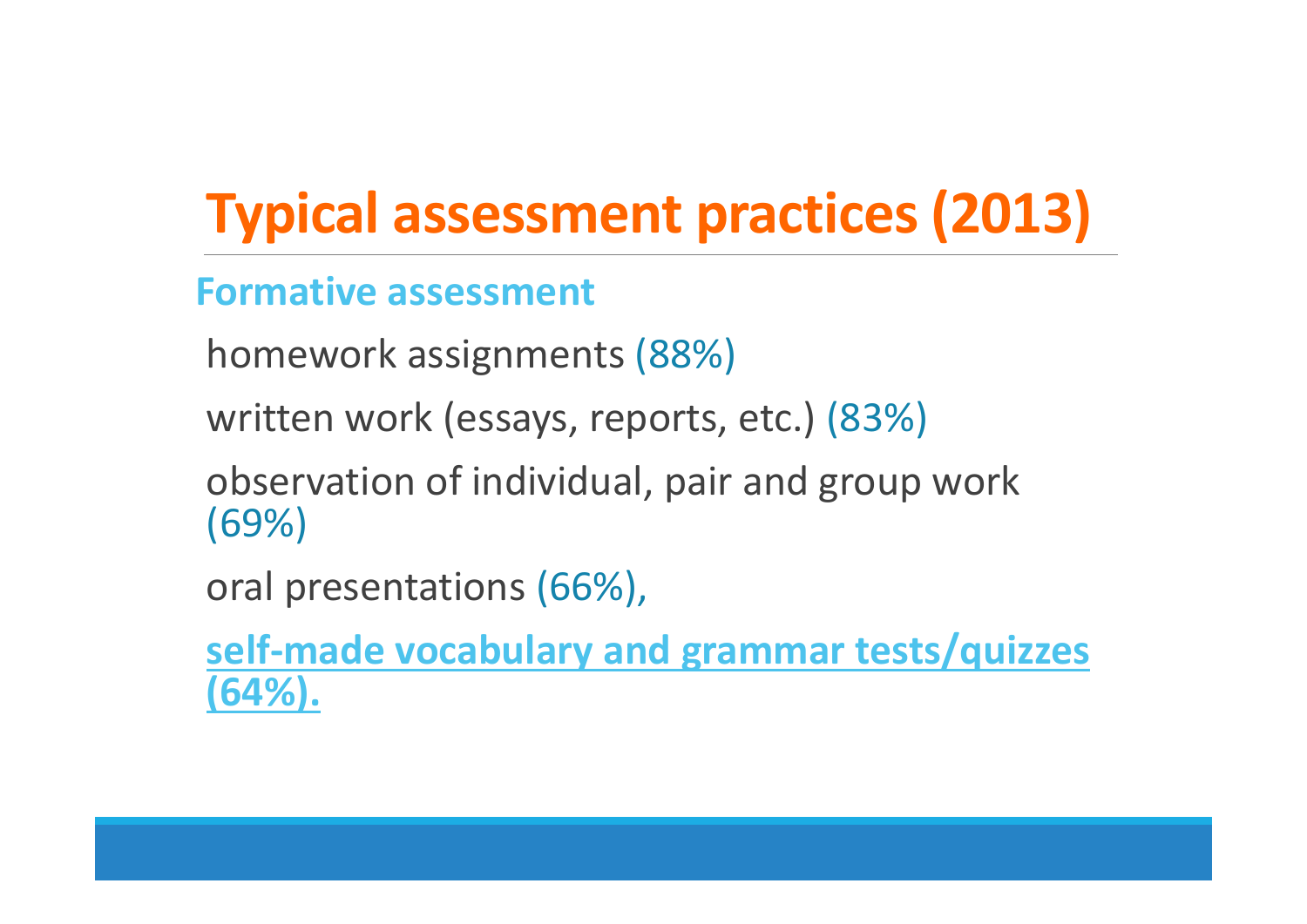### **Typical assessment practices (2013)**

**Summative assessment:**

**Self‐made test papers (73%)**

oral presentations (69%)

written work (essays, reports, etc.) (67%) oral tests (46%)

**Self‐made test papers include:**

reading (94%)

language in use (90%)

writing (84%)

listening (66%)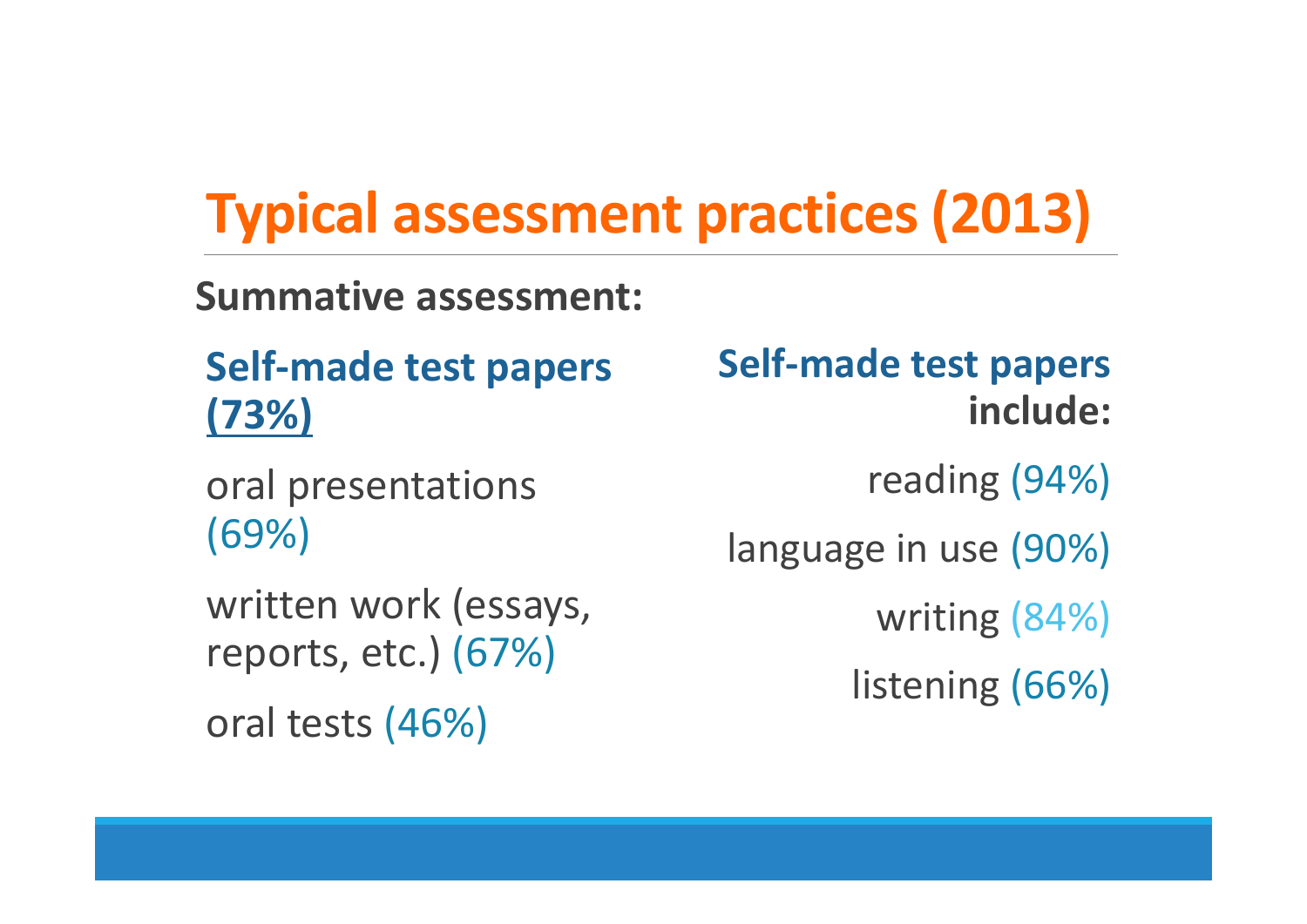### **Self‐made test papers: use of testing formats**

multiple‐choice questions (100%) filling gaps in text with clauses (61%) filling gaps in text with sentences (55%) matching texts to questions (52%) matching headings to parts of a text (52%) short‐answer questions (48%) filling gaps in text with paragraphs (27%)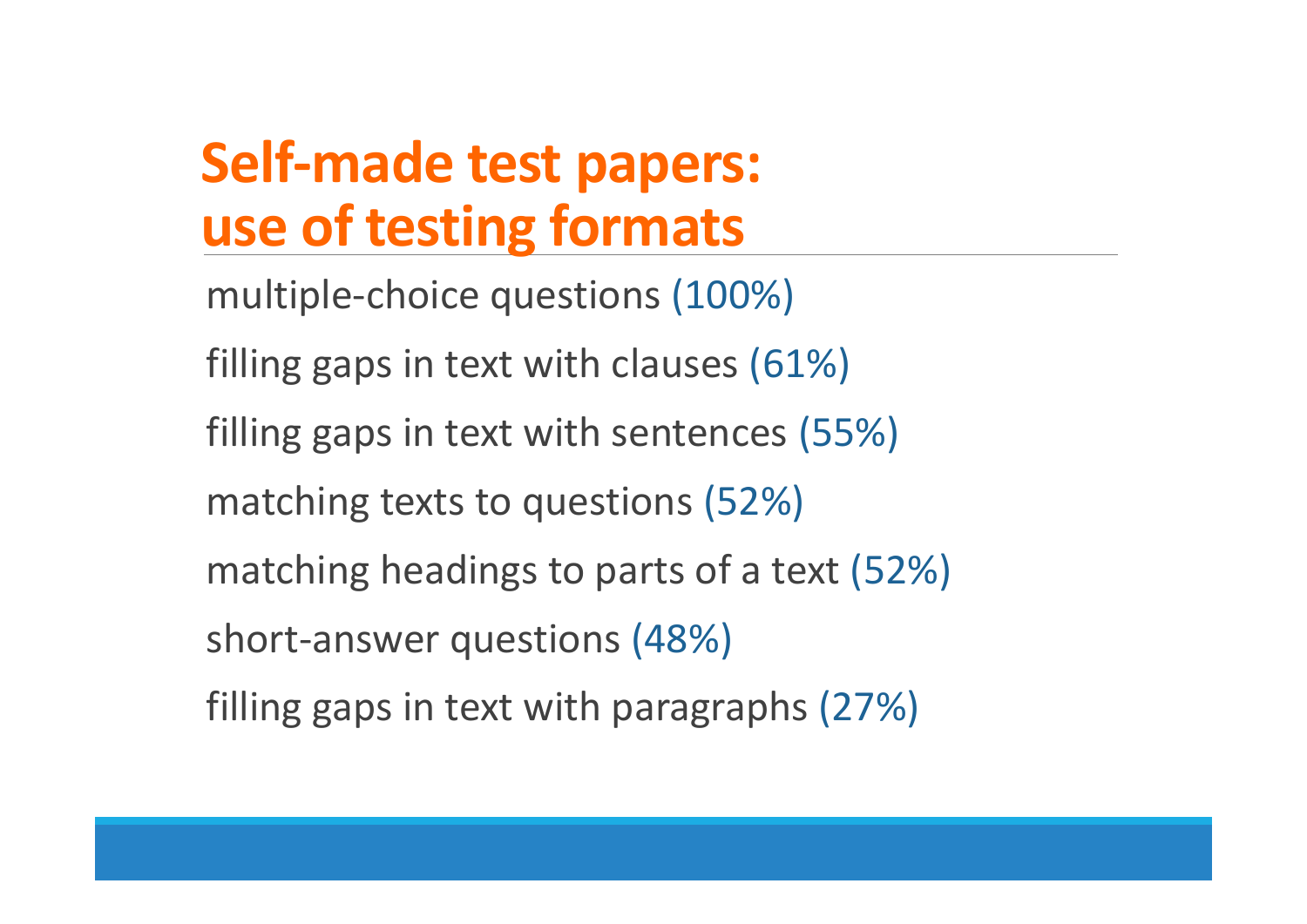### **Inauguration of UALTA 2015**

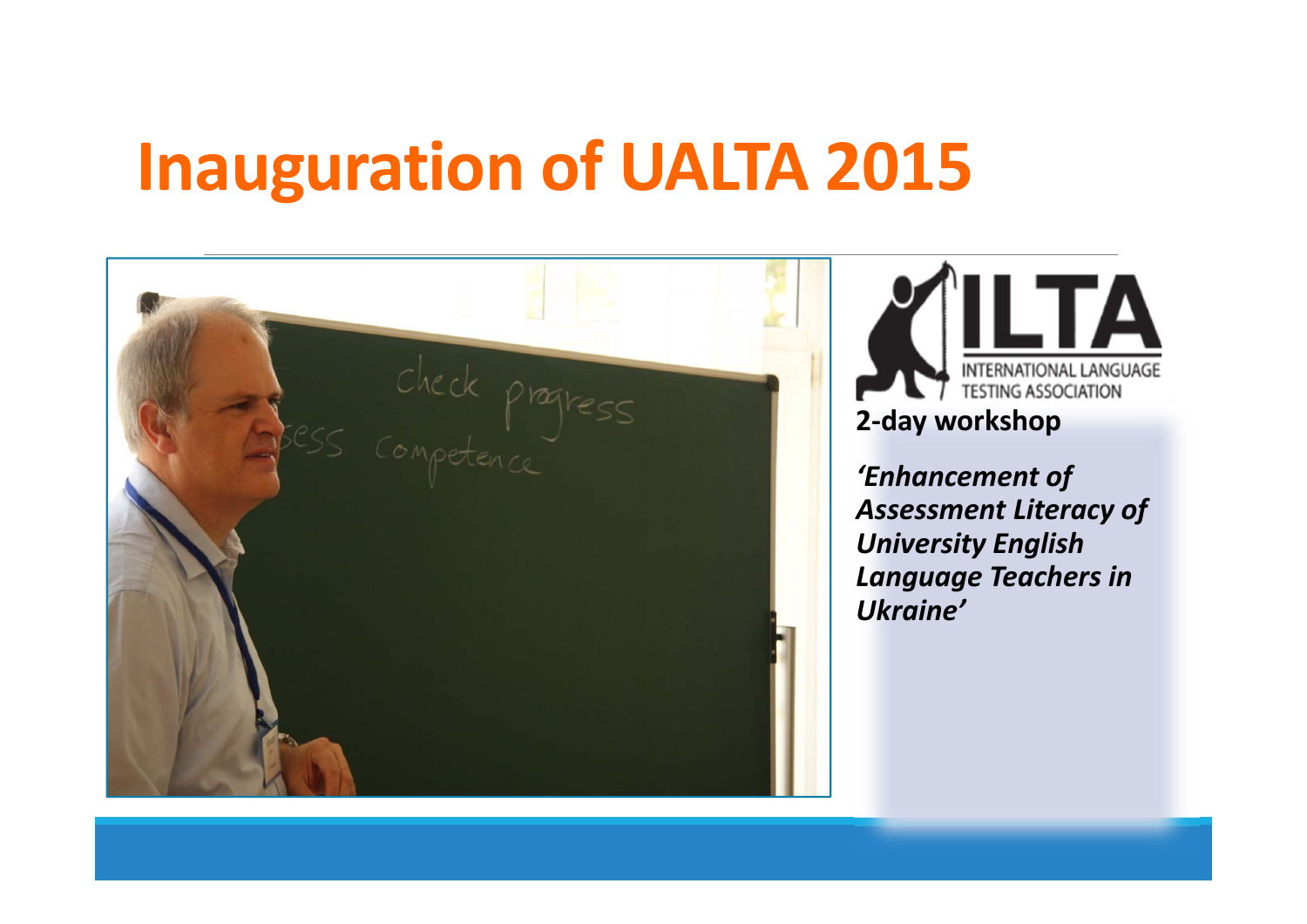# **Engagement in summative test development (2017)**

Summative tests

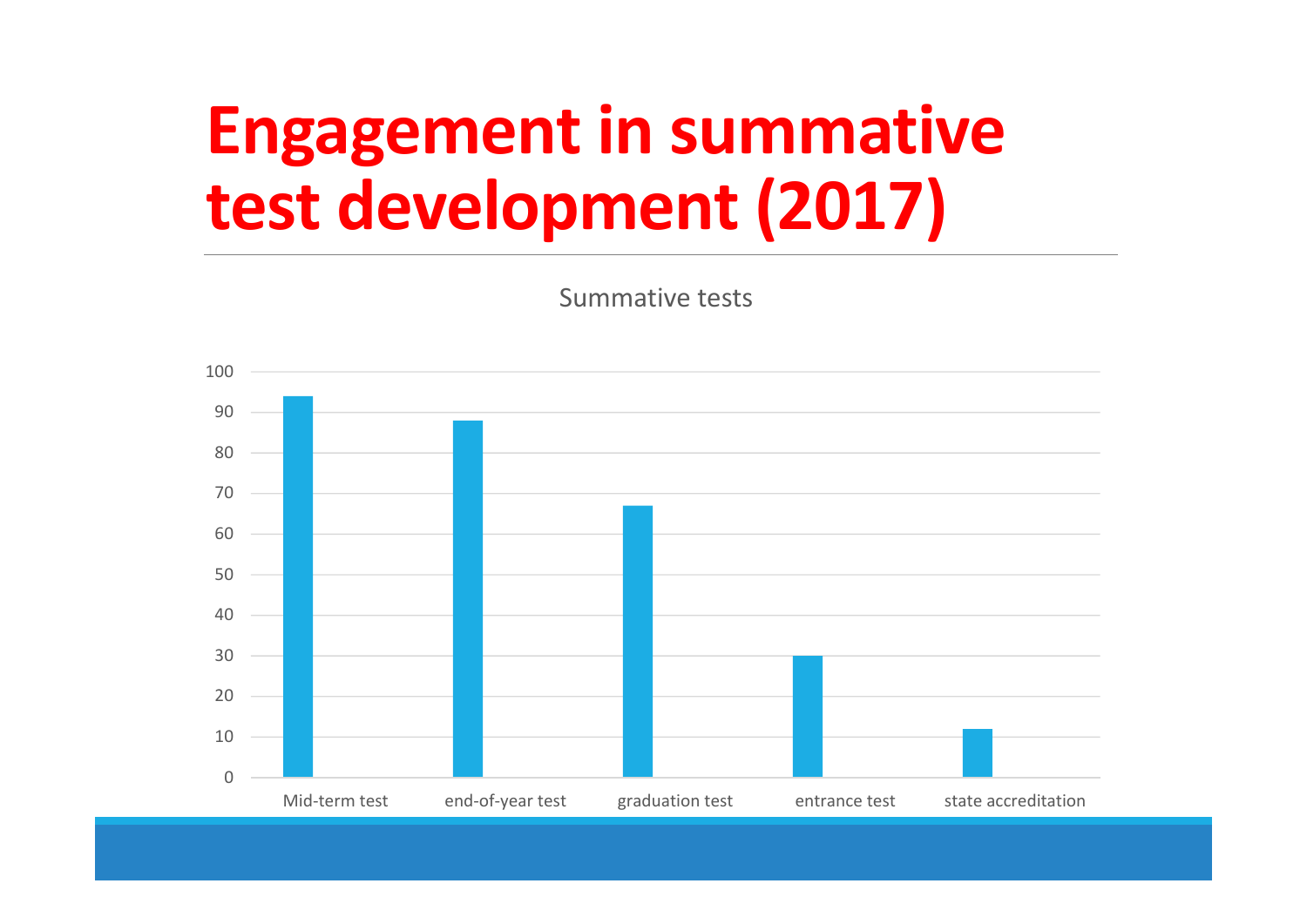# **Training undertaken in 2015‐**

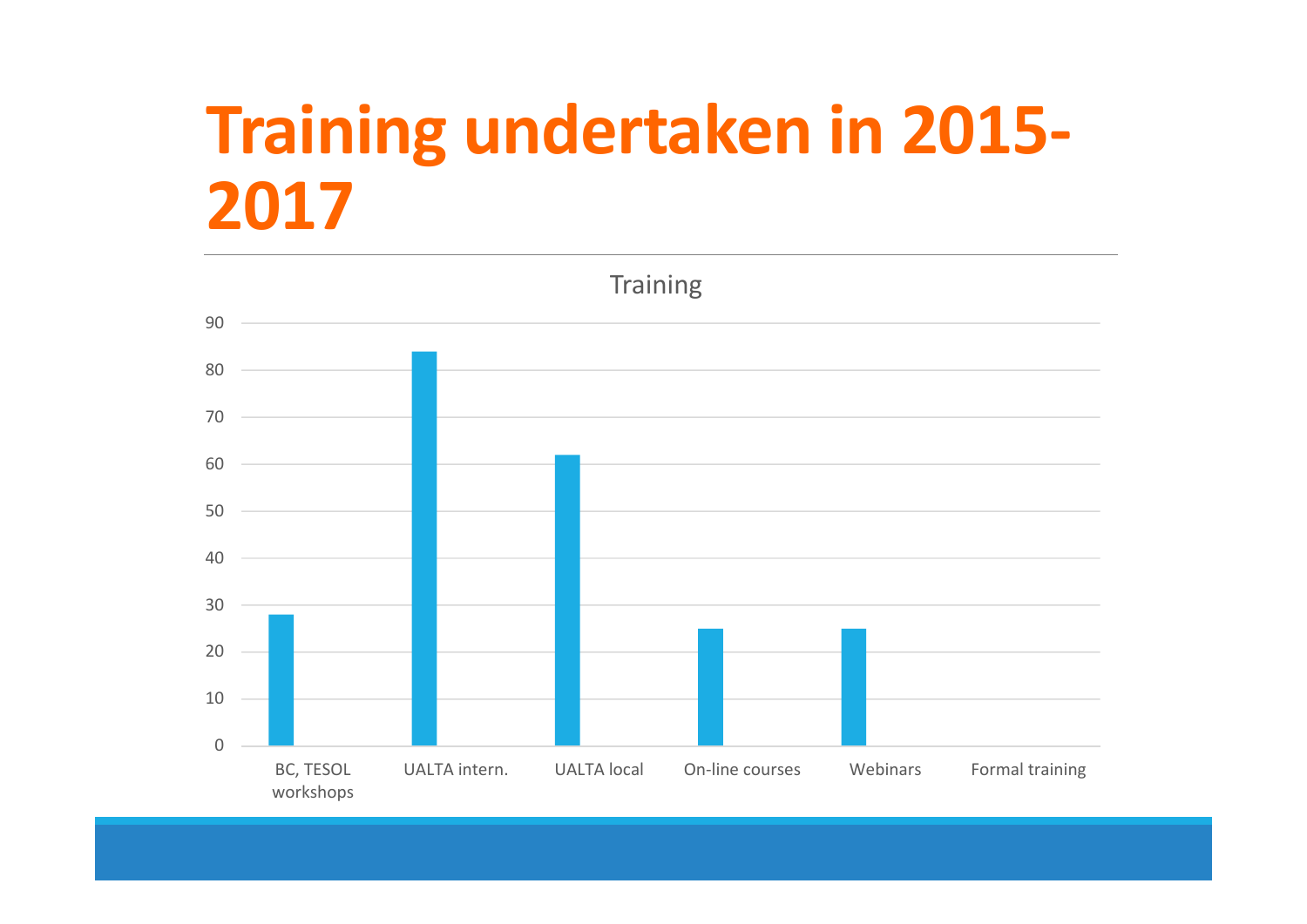## **A case of LAL development**

- **Learning to Use and Adapt Ready‐made Tests**
- •**Building Assessment Literacy in Testing Receptive Skills**
- •**Building Assessment Literacy in Testing Speaking**
- •**Building Assessment Literacy in Testing Speaking**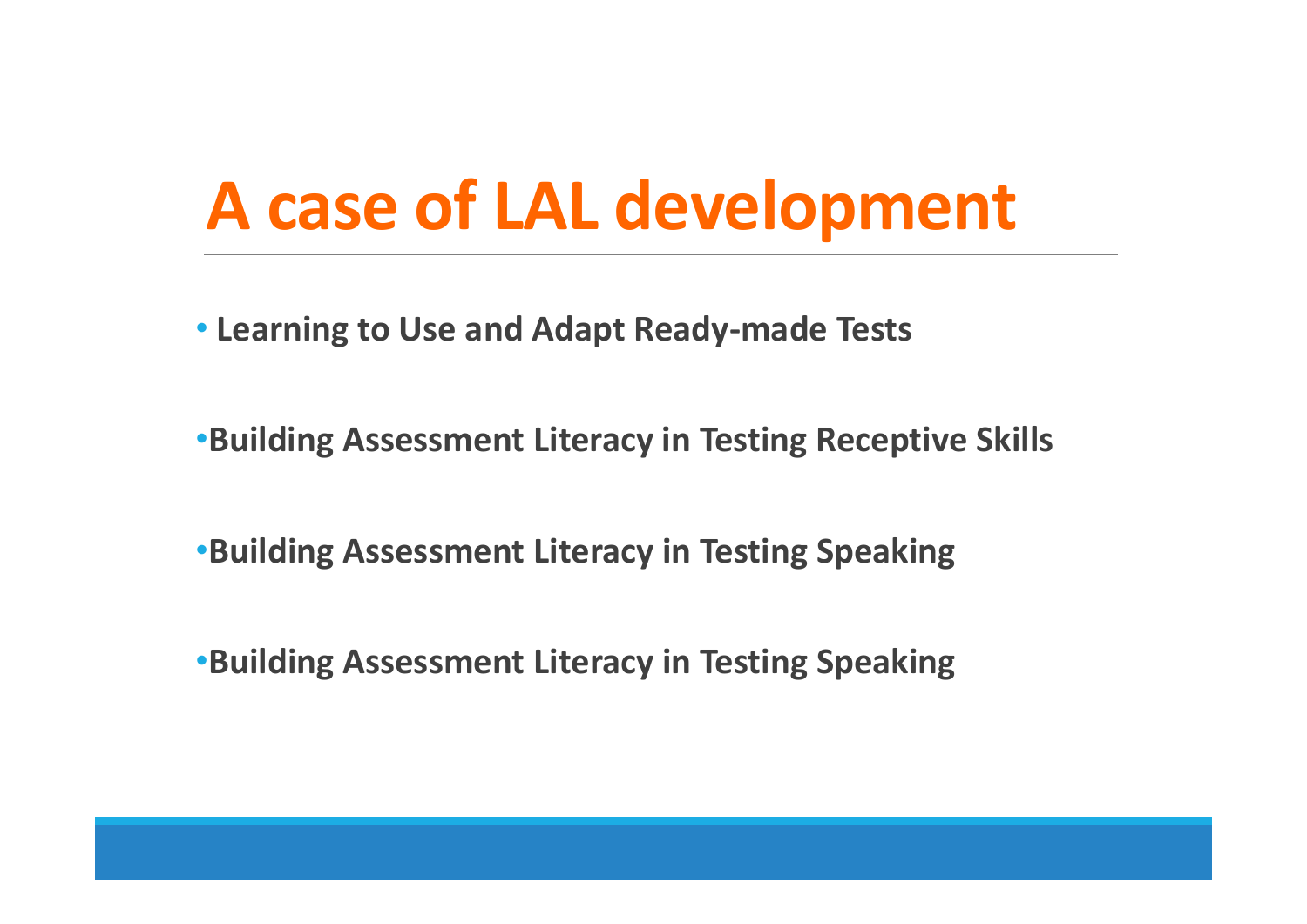# **Learning to adapt ready‐ made tests (mid‐term)**

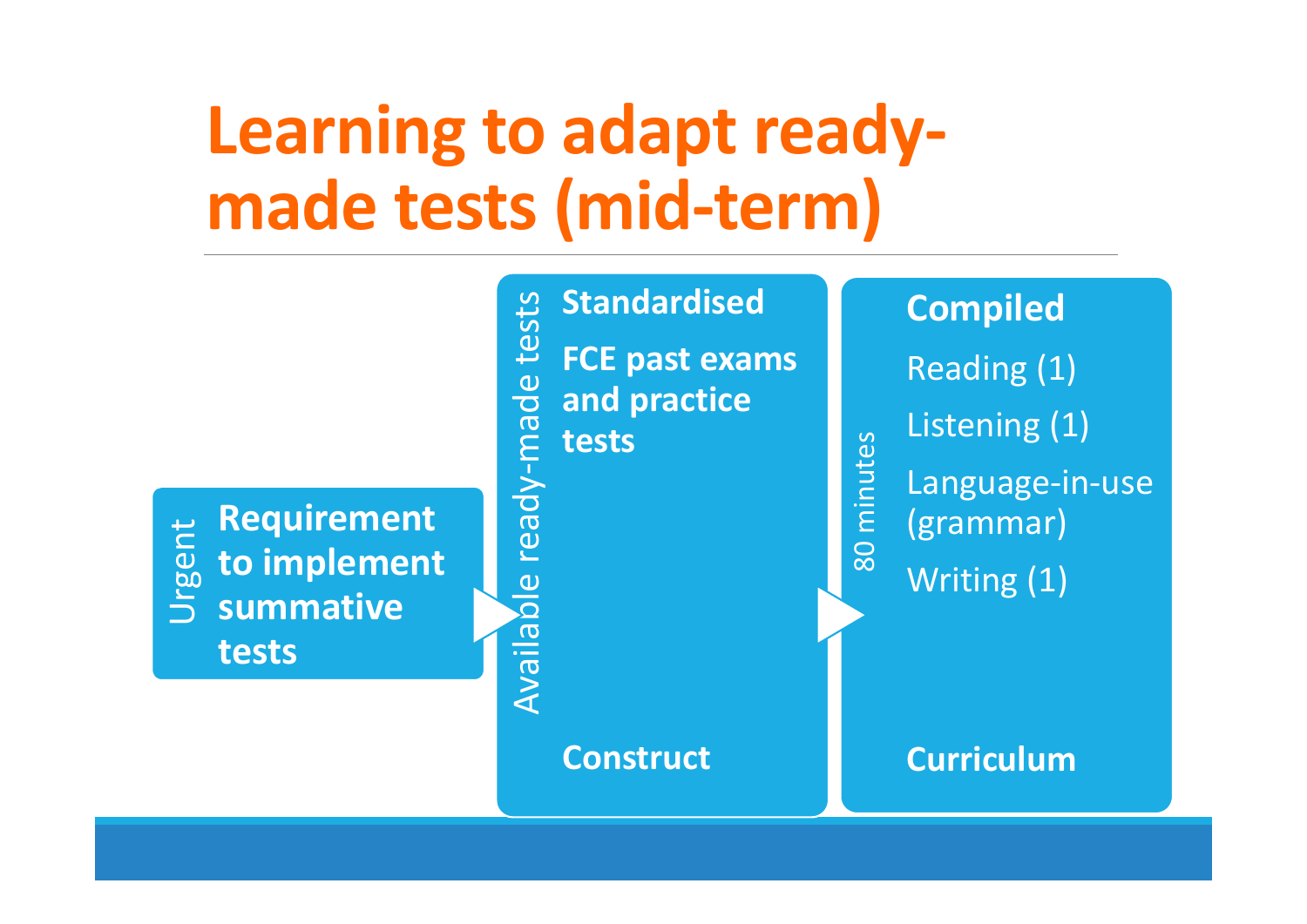### **Building Assessment Literacy in Testing Receptive Skills**

**Workshops:** ABC of LTA

Assessing reading

Assessing grammar

Assessing listening comprehension of TV news

### **MCQ , a testing panacea**

uneven distribution of items throughout the input text, a nearly total focus on checking understanding of details, lengthy and complicated stems, implausible distractors, unparallel options of different length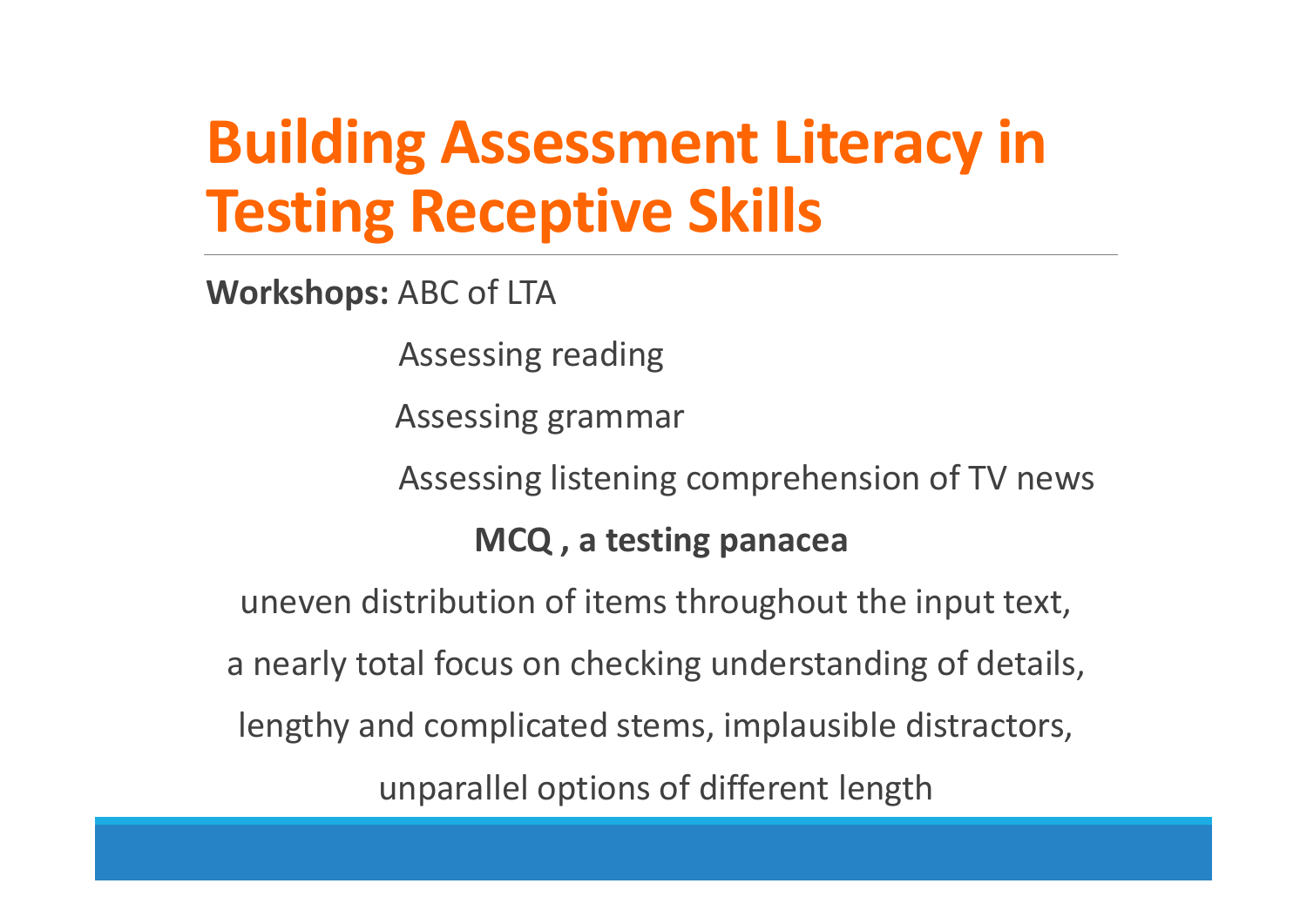### **Teacher‐constructed item 1**

.

### *Read the passages below and answer the questions choosing the best answer (A‐D).*

"Sean (the father) peered over their (the doctors') shoulders watching his new born baby. 'She's perfect,' he said, turning to me (the mother), but the words curled up at the end like <sup>a</sup> puppy's tail, looking for approval…

…Perfect babies didn't sob so hard that you could feel your own heart tearing down the center…" [Picoult J. "Handle with Care," pp.5‐6].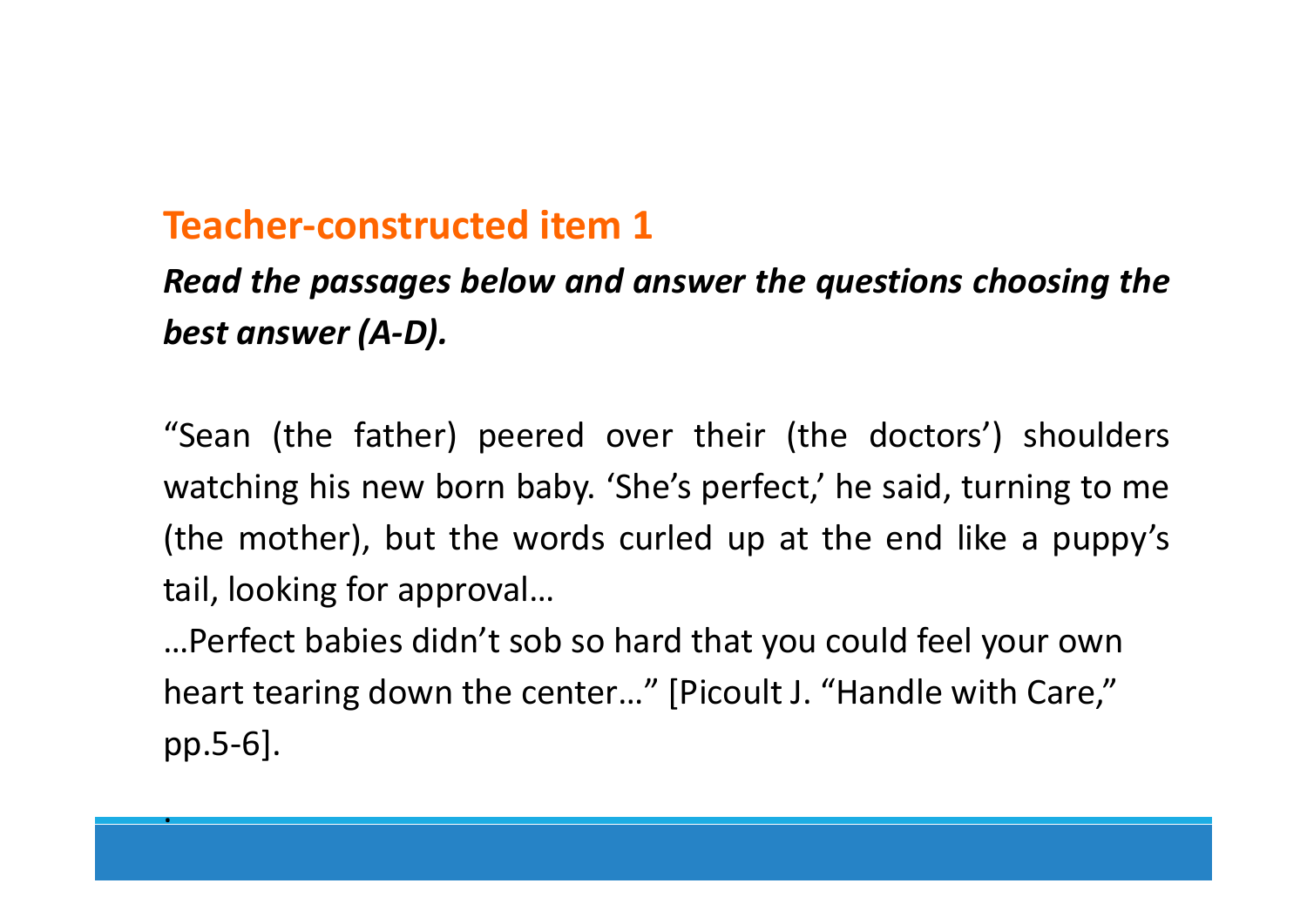#### *Which of the following is an unstated assumption made by the author?*

A The father admired his new born daughter, finding her beautiful. (0.11)

B The father feared that his wife did not share his admiration. 0.22

C **\***The father was apprehensive that something might be wrong with the baby. 0.67

D The father couldn't decide if his baby was really a beauty. 0.00

#### *According to the text, the father … .*

- A admired the beauty of his new born daughter 0.15
- B doubted that his wife shared his admiration 0.11
- $C^*$  felt something was wrong with the little girl  $0.55$
- D was aware that the new born was fatally ill  $0.19$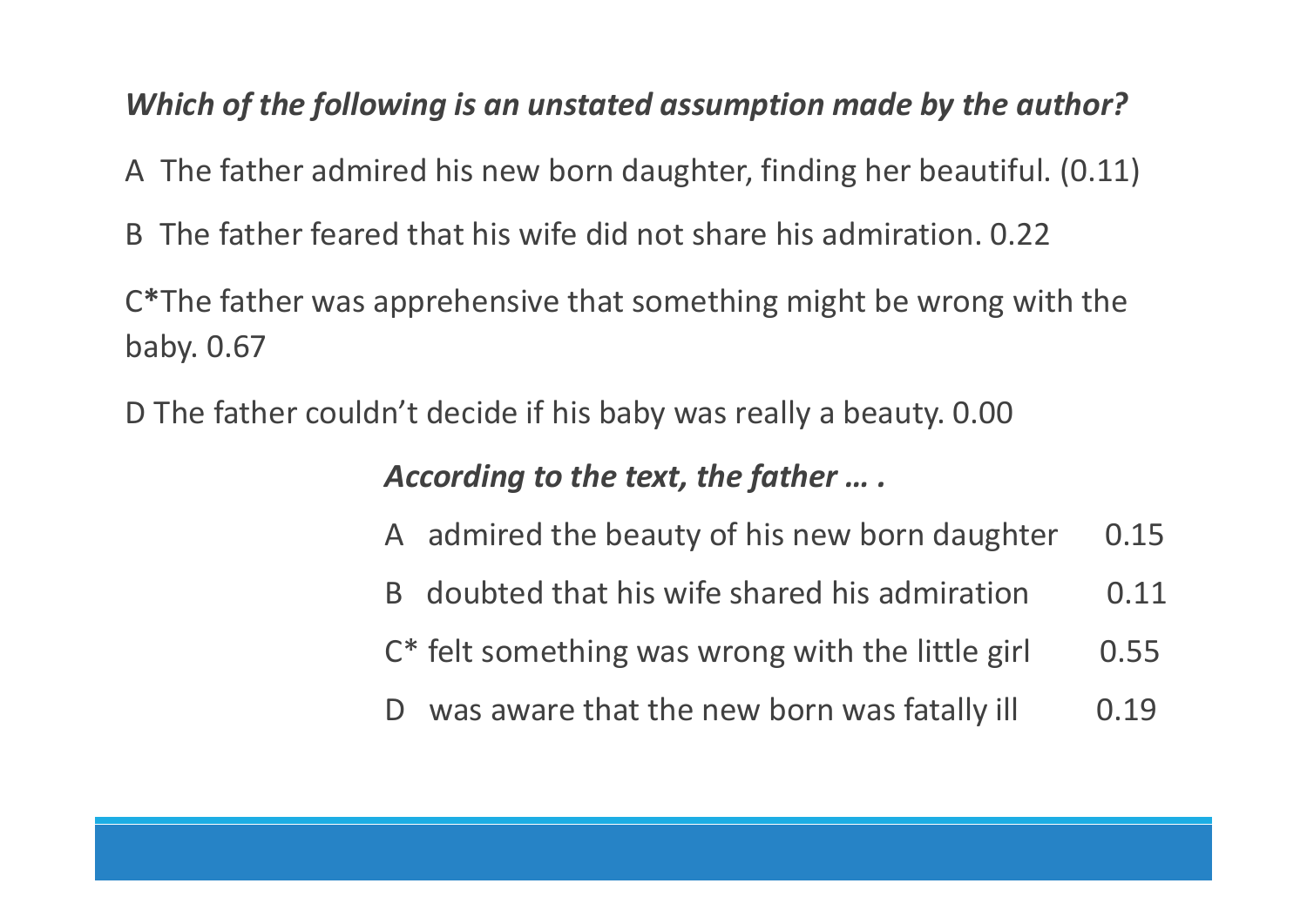### **Teacher‐constructed item 2**

### *State the difference in meaning between the sentences (1 point for each correct answer).*

1.

a) I know! I'll ask my boss for <sup>a</sup> pay raise tomorrow.

b) I've arranged to see my boss tomorrow. I'm going to ask for <sup>a</sup> pay raise.

### *State the difference. Write your answers as in example (0)***.**  Example *(0)*:

A She arrived late for the meeting.  $A$  wot in time

- B He hasn't been feeling well lately. B recently
- -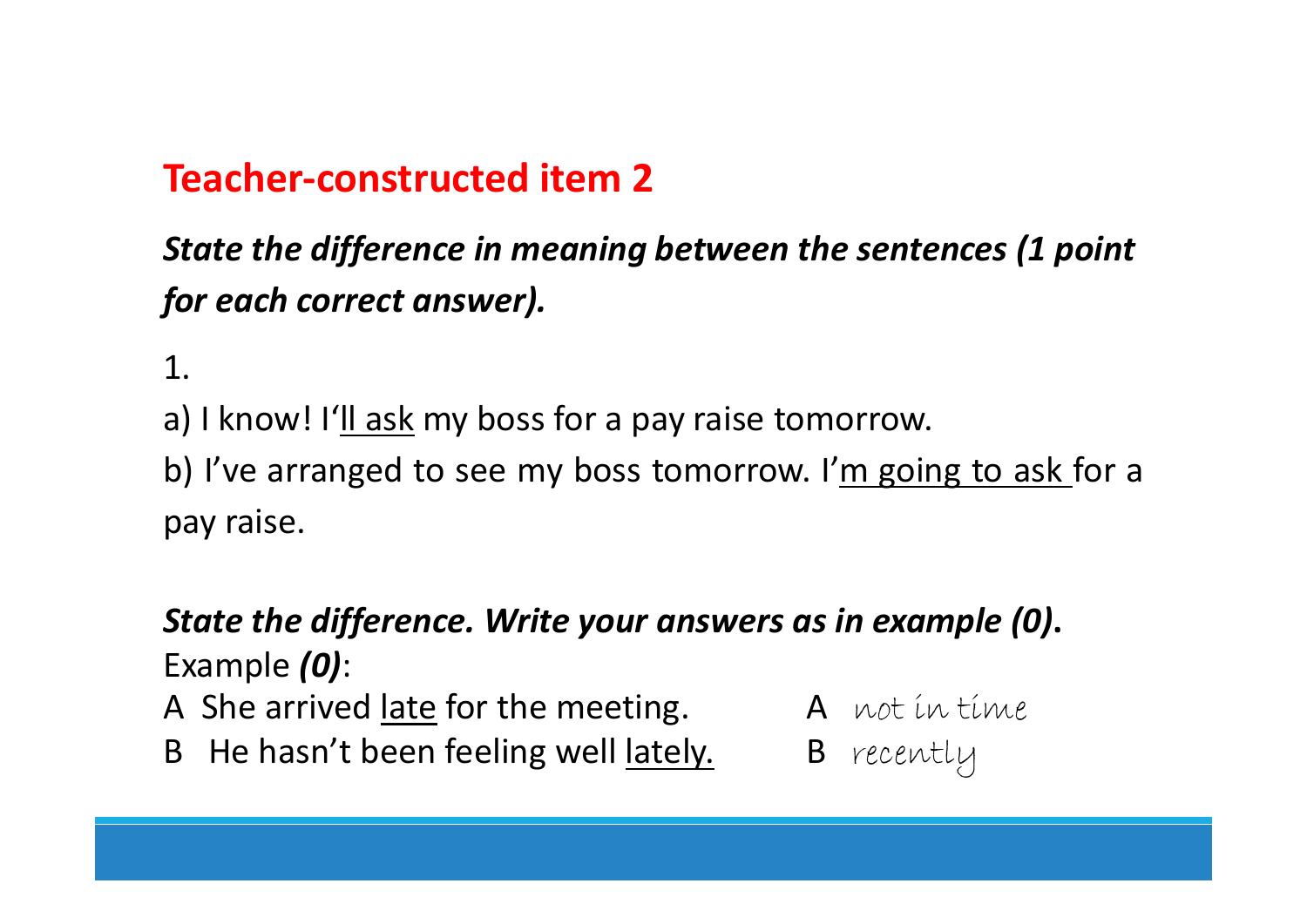### **Building Assessment Literacy in Testing Speaking**

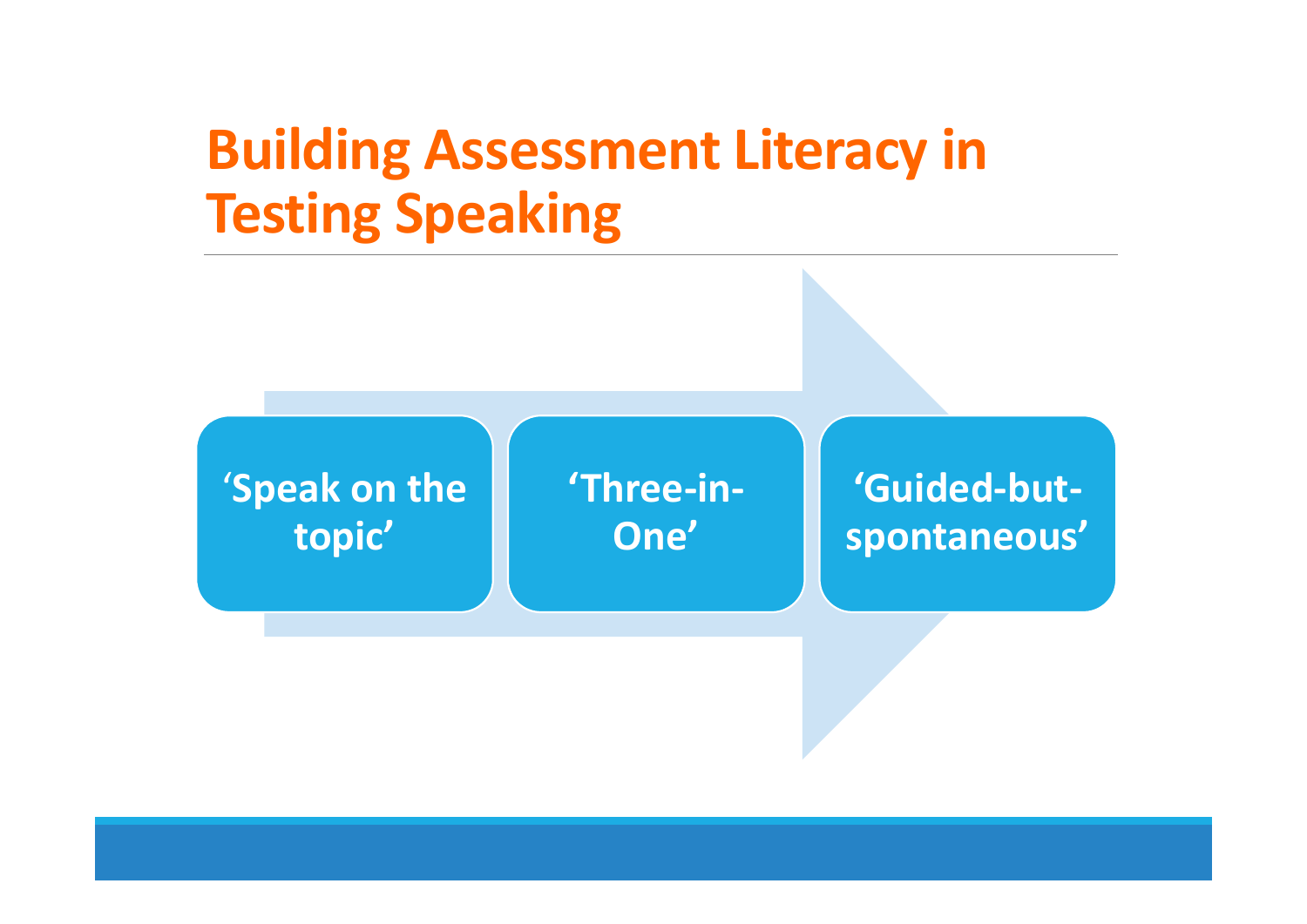### **Sample Card 1**

*Part One* What makes a language truly alive? When does a language die? Why are so many languages in danger of dying out now? Is it inevitable for minority languages to die? Why not? Will English survive another thousand years? Give one reason why it will and one reason why it won't.

**Part Two** Look at the pictures and tell what do you think is the difference between 'a living language' and 'a dead language'.



*Part Three*Dwell on the topic 'Languages alive and dead'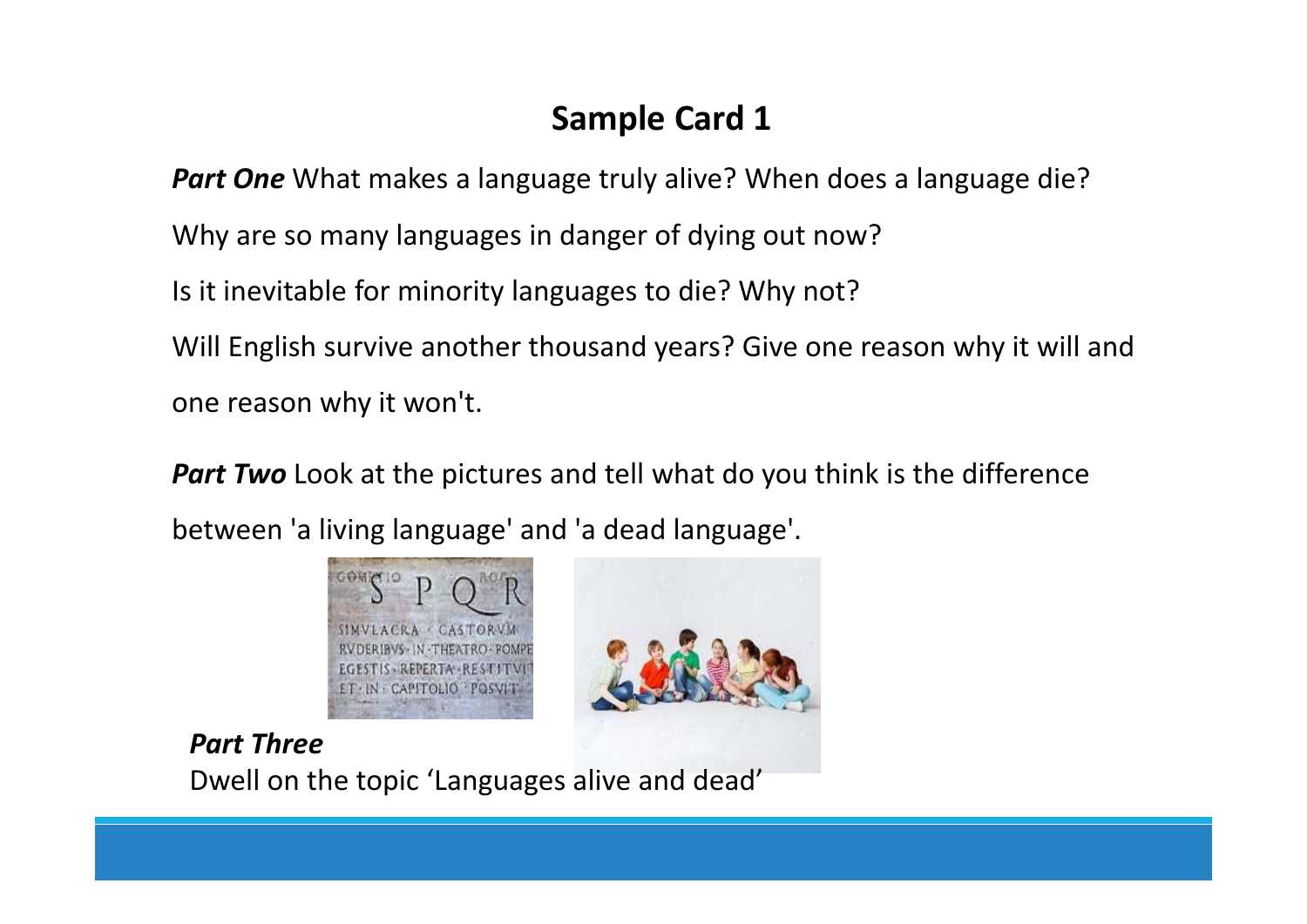#### **Sample Card 2**

#### Look at the pictures and comment on them.



#### **Answer the questions:**

- Why do communication difficulties between males and females occur?  $\bullet$
- What is typical of males' and females' communication?  $\bullet$

Provide some examples of miscommunication between men and women. Explain how misunderstandings could be prevented.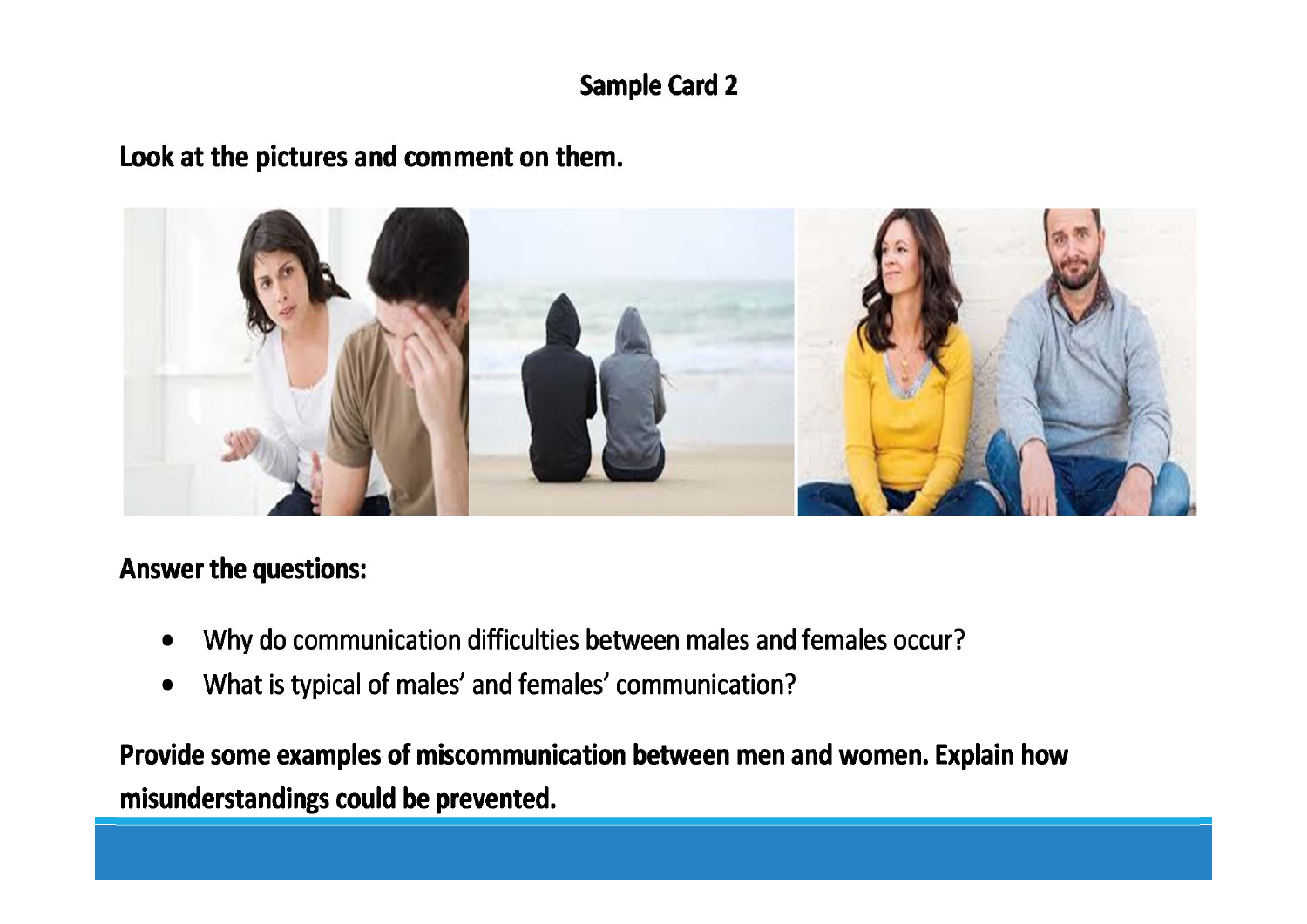### **Spontaneous. Guided‐but‐spontaneous**

*Task 1. Explain what makes an advertising slogan efficient and persuasive.*

*Task 1a. Explain what makes an advertisement efficient and persuasive:*

- what are the ingredients of <sup>a</sup> good advert?
- what makes some slogans more memorable than others?

*Share your team's experience of creating and presenting an advertisement.*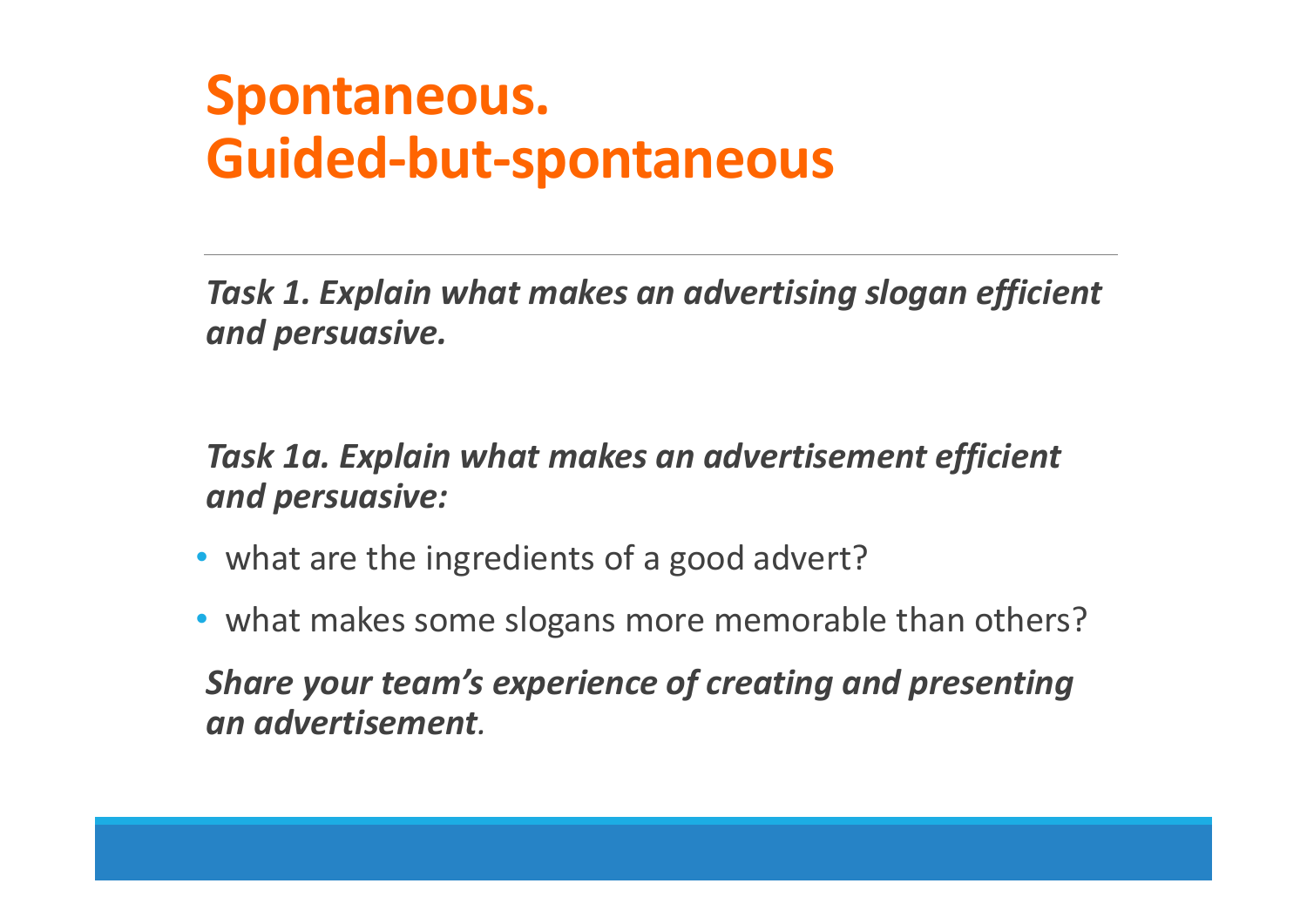| <b>Scores</b> | <b>Task</b><br>achievement         | <b>Fluency &amp;</b><br><b>phonetics</b>                                  | <b>Vocabulary &amp;</b><br>register                                | <b>Grammar control</b>                                                 |
|---------------|------------------------------------|---------------------------------------------------------------------------|--------------------------------------------------------------------|------------------------------------------------------------------------|
| $90 - 100$    | <b>High</b><br>performance         | <b>High fluency</b>                                                       | <b>Broad range of</b><br>vocabulary                                | <b>Excellent</b><br>grammar control                                    |
| $75 - 89$     | Good<br>performance                | <b>Good fluency</b>                                                       | Good range of<br>vocabulary                                        | Good grammar<br>control & range of<br>structures,<br>infrequent errors |
| $60 - 74$     | <b>Satisfactory</b><br>performance | <b>Insufficient</b><br>fluency                                            | <b>Quite limited</b><br>range of<br>vocabulary                     | <b>Frequent</b><br>grammatical<br>errors                               |
| $0 - 59$      | Poor<br>performance                | <b>Too short and</b><br>slow utterance,<br>frequent<br>pauses &<br>errors | <b>Limited range</b><br>of vocabulary,<br>wrong choice<br>of words | <b>Limited range of</b><br>structures,<br>frequent errors              |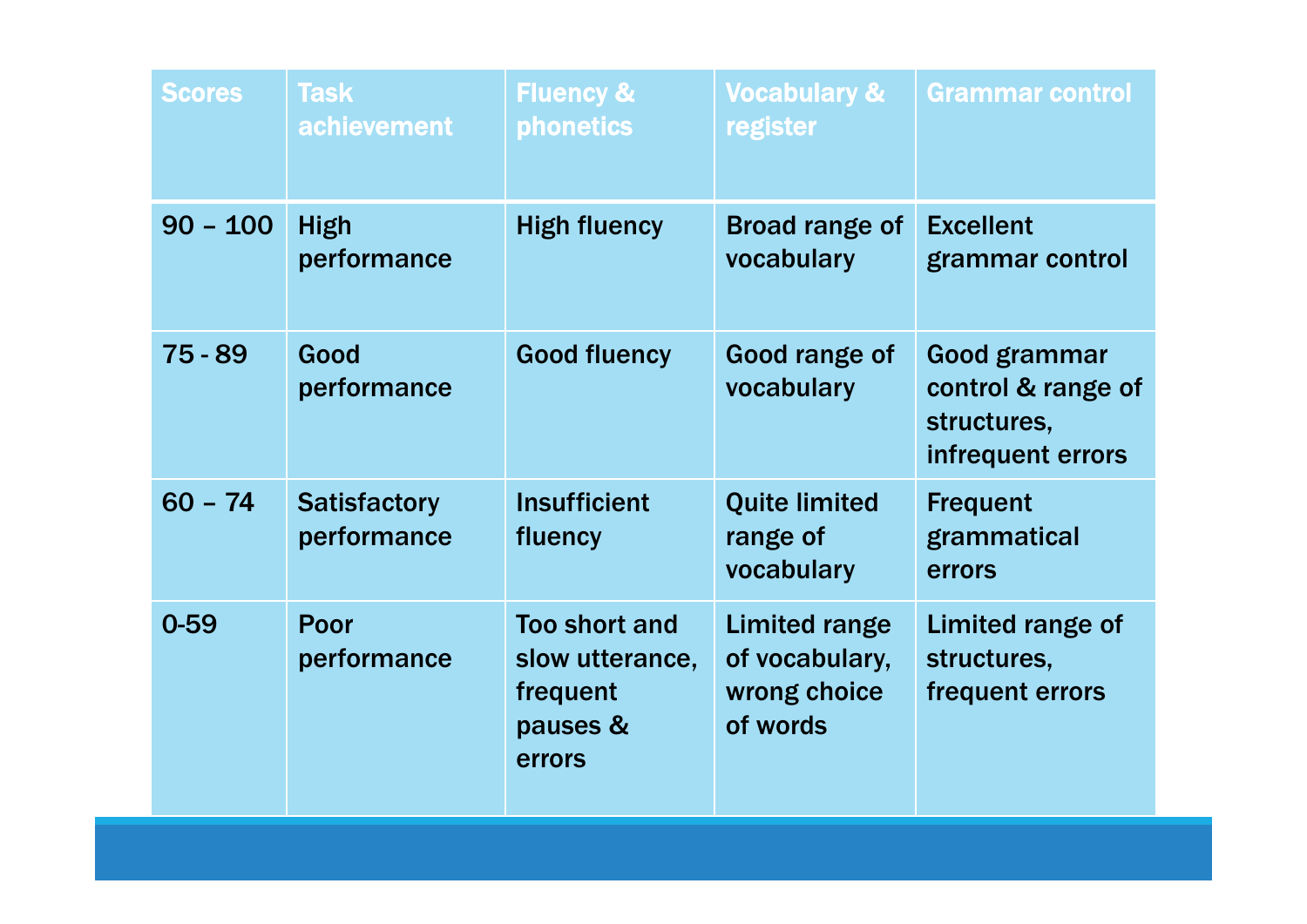# **Research into developing rating scales for writing**

•A survey

*Assessment of writing practices in UA;* N = 104

**Rater training; N=10 Round 1, rating 100 papers**

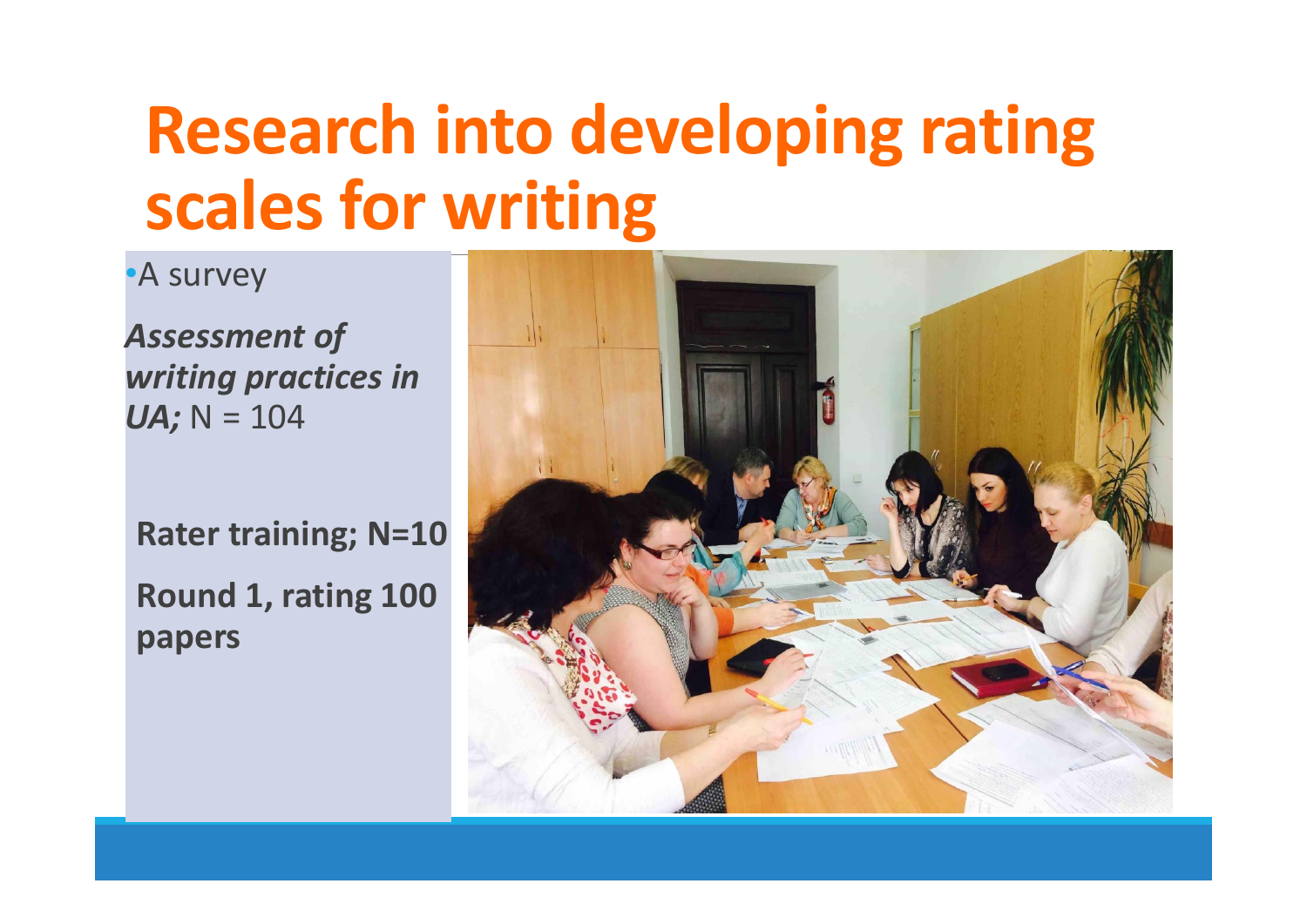# **Rating scale to assess writing**

| <b>Marks</b>   | <b>Textual features</b><br>(3)                                          | <b>Coherence &amp;</b><br>cohesion<br>(3)                                           | Vocabulary & register (2)                                                                                                        | <b>Grammar (2)</b>                                                                          |
|----------------|-------------------------------------------------------------------------|-------------------------------------------------------------------------------------|----------------------------------------------------------------------------------------------------------------------------------|---------------------------------------------------------------------------------------------|
| 6              | Frequent<br>inconsistencie<br>s in meeting<br>text type<br>requirements | Sentence-level<br>cohesion<br>noticeable,<br>lack of<br>paragraph-level<br>cohesion | Limited range of<br>vocabulary with<br>frequent cases of<br>wrong choice of<br>words; frequent<br>inconsistencies in<br>register | Limited range of<br>structures,<br>frequent<br>inaccuracies that<br>hinder<br>communication |
| 5              |                                                                         |                                                                                     |                                                                                                                                  |                                                                                             |
| $\overline{4}$ | Does not<br>meet text<br>type<br>requirements                           | Text not<br>coherent                                                                | No range of<br>vocabulary,<br>wrong choice of<br>words, no register<br>requirements met                                          | No range of<br>structures,<br>mostly inaccurate                                             |
| $\leq$ 4       |                                                                         |                                                                                     |                                                                                                                                  |                                                                                             |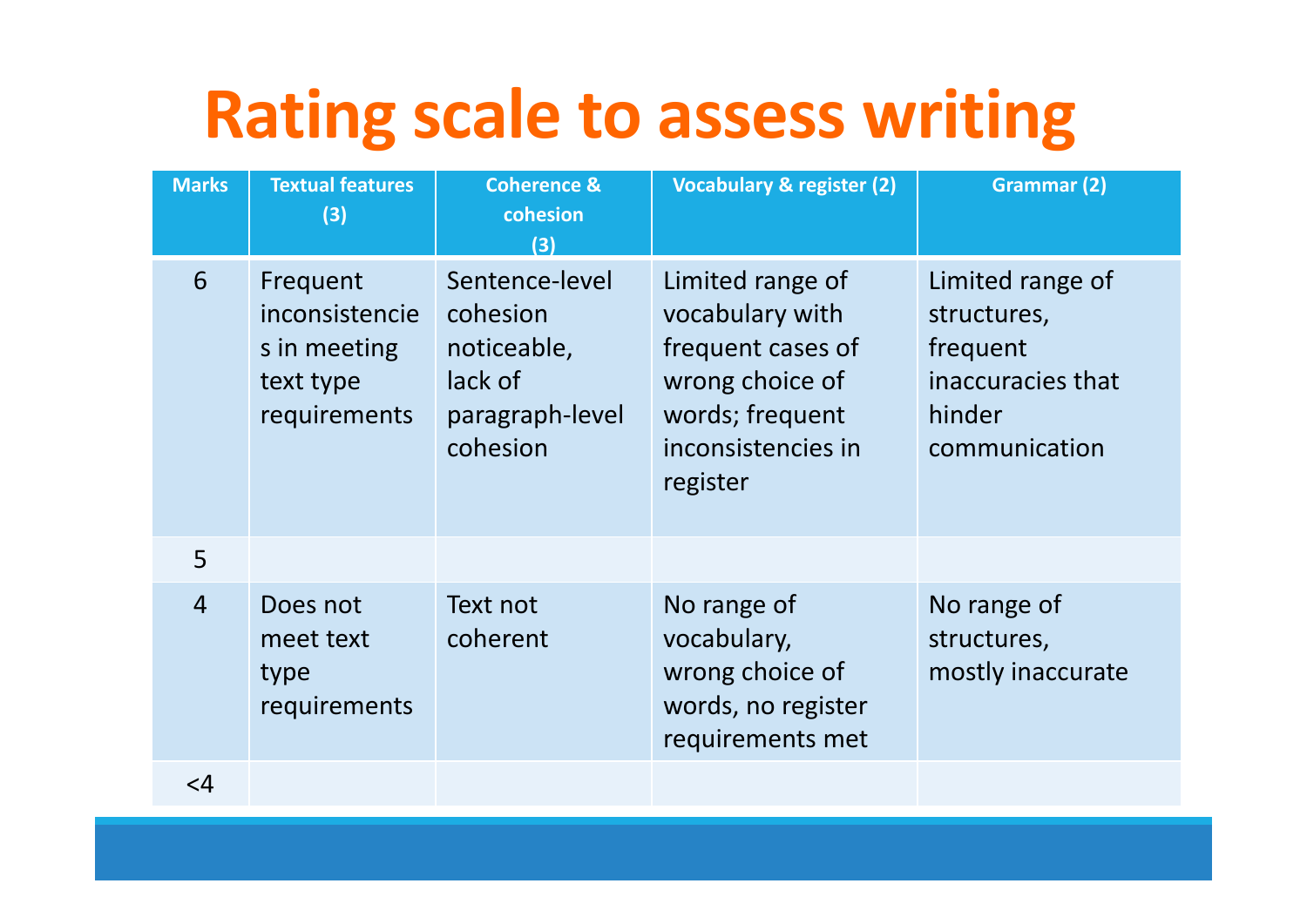### **Rating scale to assess writing**

| <b>Marks</b> | <b>Textual</b><br>features (3)                          | <b>Coherence &amp;</b><br>cohesion<br>(3)                                           | <b>Vocabulary &amp; register (2)</b>                                                                             | <b>Grammar (2)</b>                                                                                                       |
|--------------|---------------------------------------------------------|-------------------------------------------------------------------------------------|------------------------------------------------------------------------------------------------------------------|--------------------------------------------------------------------------------------------------------------------------|
| 10           | Meets all<br>text types<br>requirem<br>ents             | <b>Fully coherent</b><br>text; cohesive<br>on sentence<br>and<br>paragraph<br>level | Wide range of<br>vocabulary,<br>correct choice of words<br>in compliance with<br>register                        | Wide range of structures<br>relevant to textual<br>features, few minor<br>inaccuracies                                   |
| 9            |                                                         |                                                                                     |                                                                                                                  |                                                                                                                          |
| 8            | <b>Meets</b><br>major text<br>types<br>requirem<br>ents | Coherent<br>text;<br>appropriate<br>sentence and<br>paragraph-<br>level<br>cohesion | Good range of<br>vocabulary with few<br>cases of wrong choice of<br>words;<br>few inconsistencies in<br>register | Good range of structures<br>relevant to textual<br>features,<br>some inaccuracies that<br>do not hinder<br>communication |
|              |                                                         |                                                                                     |                                                                                                                  |                                                                                                                          |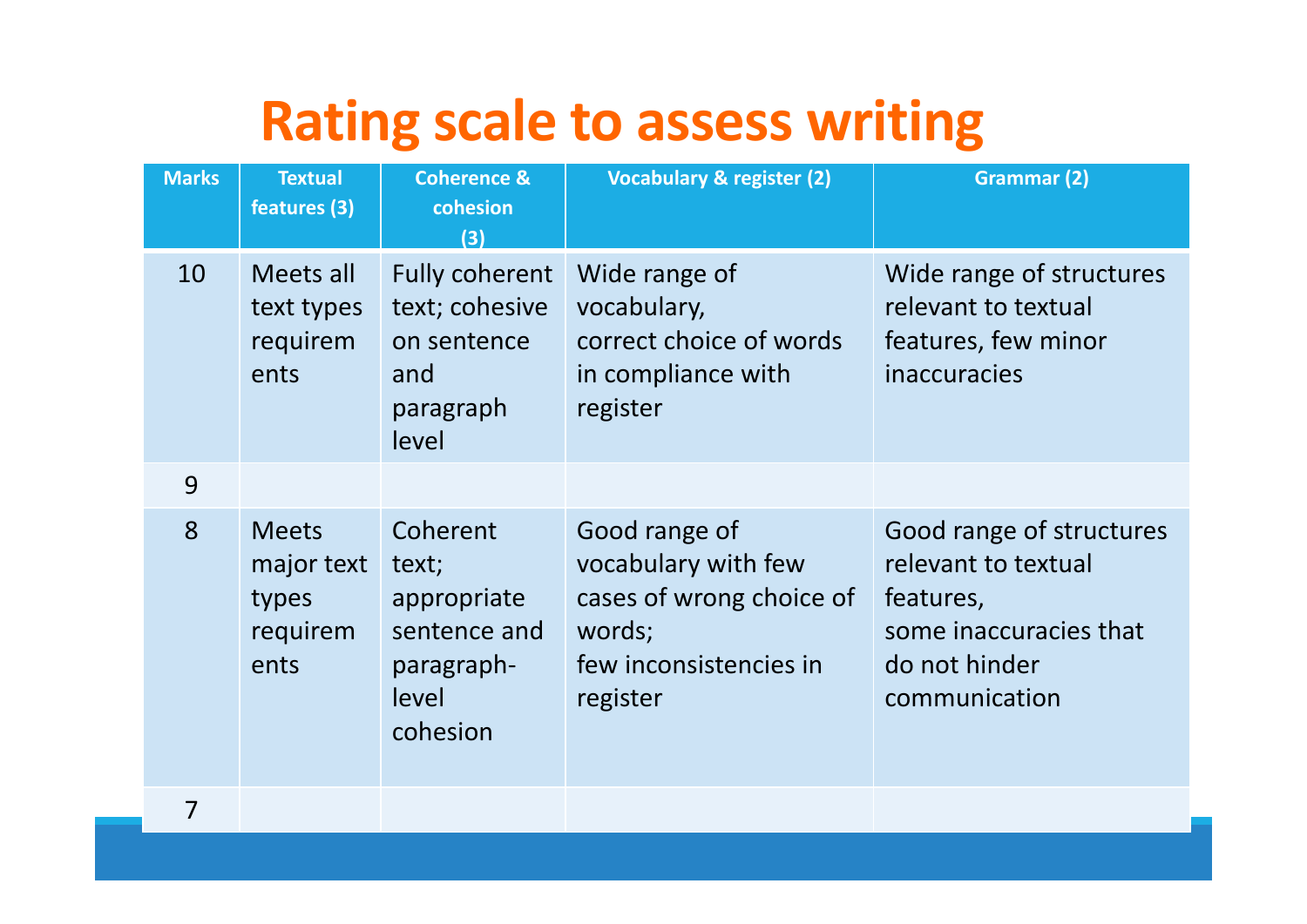### **References**

Green, A. (2014). *Exploring Language Assessment and Testing: Language in Action.* Routledge Introductions to Applied Linguistics. Routledge.

Coombe, C., Keith, F., Hubley, N. (2007). *A Practical Guide to Assessing English Language Learners.* University of Michigan Press.

Kvasova, O. (2016). A Case of Training University Teachers in Developing and Validating Classroom Reading Test Tasks. In Tsagari D. (Ed.), *Classroom‐based Assessment in L2 Contexts,* (pp. 54‐74). Cambridge Research Publishing.

Kvasova, O. (2017). Climbing the Assessment Ladder: Spotlight on Ukrainian Practices. https://tea.iatefl.org/wp-content/uploads/2015/10/Kvasova\_TEA-SIG.pdf. Accessed 1 **March 2018** 

Kvasova, O., & Kavytska, T. (2014). The Aassessment Competence of University Foreign Language Teachers: A Ukrainian Perspective. *Language Learning in Higher Education ,4 (1),*159–177 (2014). DOI: 10.1515/cercles‐2014‐0010.

Vogt, K., & Tsagari, D. (2014) Assessment Literacy of Foreign Language Teachers: Findings of a European Study. *Language Assessment Quarterly*, 11:4, 374‐402, (2014). DOI:10.1080/15434303.2014.960046